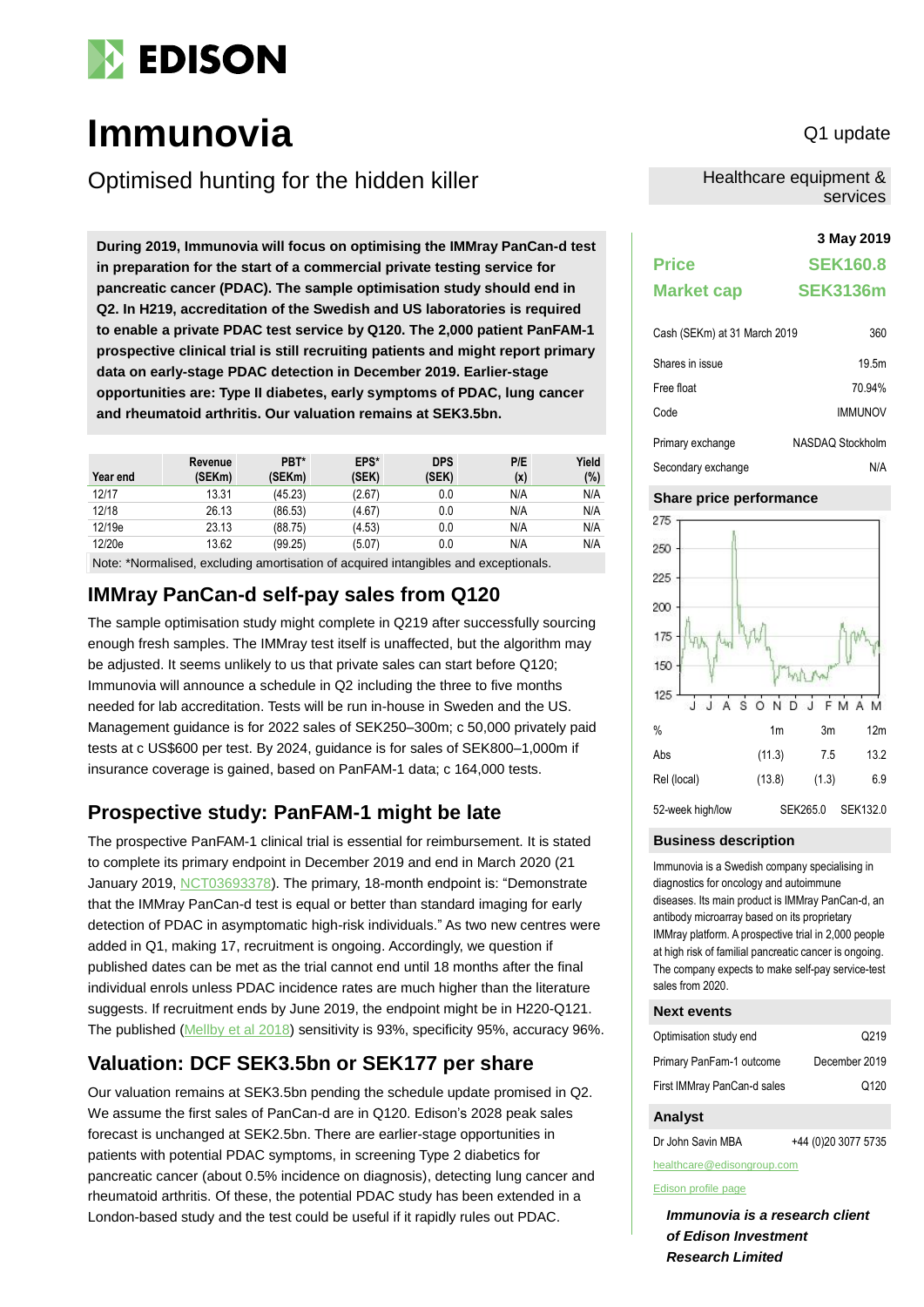

### **Exhibit 1: Financial summary**

|                                              | 2017<br><b>SEK '000s</b> | 2018         | 2019e            | 2020e        |
|----------------------------------------------|--------------------------|--------------|------------------|--------------|
| Year end 31 December                         | GAAP                     | <b>GAAP</b>  | <b>GAAP</b>      | GAAP         |
| <b>PROFIT &amp; LOSS</b>                     |                          |              |                  |              |
| Revenue, incl. capitalised work              | 13,306                   | 26,129       | 23,128           | 13,623       |
| Cost of Sales                                | 0                        | $\mathbf{0}$ | 105              | 1,228        |
| Gross Profit                                 | 208                      | 1,077        | 755              | 3,616        |
| <b>External costs</b>                        | (39, 113)                | (65, 275)    | (65, 275)        | (40,000)     |
| Personnel + other                            | (29, 392)                | (45, 785)    | (55,078)         | (67,078)     |
| <b>EBITDA</b>                                | (44, 256)                | (84, 931)    | (85, 783)        | (95, 182)    |
| Operating Profit (before amort. and except.) | (45, 520)                | (87,708)     | (89, 761)        | (99, 948)    |
| Intangible Amortisation                      | 0                        | 0            | 0                | 0            |
| Exceptionals/Other                           | 0                        | $\mathbf{0}$ | $\mathbf{0}$     | 0            |
| <b>Operating Profit</b>                      | (45, 520)                | (87,708)     | (89, 761)        | (99, 948)    |
| Net Interest                                 | 288                      | 1,177        | 1,011            | 696          |
| Exceptionals/Other                           | 0                        | 0            | 0                | 0            |
| Profit Before Tax (norm)                     | (45, 232)                | (86, 531)    | (88, 750)        | (99, 252)    |
| Profit Before Tax (IFRS)                     | (45, 232)                | (86, 531)    | (88, 750)        | (99, 252)    |
| Tax                                          | 0                        | (7)          | 0                | 0            |
| Discontinued operations                      | 0                        | $\mathbf{0}$ | 0                | 0            |
| Profit After Tax (norm)                      | (45, 232)                | (86, 538)    | (88, 750)        | (99, 252)    |
| Profit After Tax (IFRS)                      | (45, 232)                | (86, 538)    | (88, 750)        | (99, 252)    |
| Average Number of Shares Outstanding (m)     | 16.93                    | 18.55        | 19.53            | 19.53        |
| EPS - normalised (ore)                       | (267)                    | (467)        | (453)            | (507)        |
| EPS - FRS (ore)                              | (267)                    | (467)        | (453)            | (507)        |
| Dividend per share (ore)                     | 0.00                     | 0.00         | 0.00             | 0.00         |
| Gross Margin (%)                             | N/A                      | N/A          | N/A              | N/A          |
| EBITDA Margin (%)                            | N/A                      | N/A          | N/A              | N/A          |
| Operating Margin (before GW and except.) (%) | N/A                      | N/A          | N/A              | N/A          |
| <b>BALANCE SHEET</b>                         |                          |              |                  |              |
| <b>Fixed Assets</b>                          |                          | 78,813       |                  | 105,782      |
|                                              | 46,761<br>36,791         | 61,786       | 98,313<br>80,286 | 86.755       |
| Intangible Assets<br><b>Tangible Assets</b>  | 7,211                    | 14,019       | 15,019           | 16,019       |
| Other                                        | 2,759                    | 3,008        | 3,008            | 3,008        |
| <b>Current Assets</b>                        | 204,009                  | 398,569      | 290,787          | 184,066      |
| <b>Stocks</b>                                | 0                        | 0            | 0                | 123          |
| Debtors                                      | 11,584                   | 12,433       | 12,433           | 12,433       |
| Cash                                         | 192,425                  | 386,136      | 278,354          | 171,510      |
| Other                                        | 0                        | $\mathbf{0}$ | 0                | 0            |
| <b>Current Liabilities</b>                   | (13, 975)                | (15, 429)    | (15, 429)        | (15, 429)    |
| Creditors                                    | 0                        | 0            | 0                | 0            |
| Short term borrowings                        | 0                        | $\mathbf{0}$ | 0                | 0            |
| Deferred revenues                            | 0                        | $\mathbf{0}$ | $\mathbf{0}$     | $\mathbf{0}$ |
| Other short term liabilities                 | (13, 975)                | (15, 429)    | (15, 429)        | (15, 429)    |
| Long Term Liabilities                        | 0                        | $\mathbf 0$  | (30, 154)        | (30, 154)    |
| Long term borrowings                         | 0                        | $\mathbf{0}$ | 0                | 0            |
| Deferred revenues                            | 0                        | 0            | $\mathbf{0}$     | $\mathbf{0}$ |
| Other long term liabilities                  | 0                        | $\mathbf{0}$ | (30, 154)        | (30, 154)    |
| <b>Net Assets</b>                            | 236,795                  | 461.953      | 343.517          | 244,265      |
| <b>CASH FLOW</b>                             |                          |              |                  |              |
| Operating Cash Flow                          | (46, 525)                | (84, 111)    | (84, 304)        | (94, 609)    |
| Net Interest                                 | 0                        | 0            | 0                | 0            |
| Tax                                          | 0                        | $\mathbf{0}$ | 0                | 0            |
| Capex                                        | (31, 187)                | (37, 288)    | (23, 478)        | (12, 234)    |
| Acquisitions/disposals                       | 0                        | 0            | 0                | 0            |
| Financing                                    | 4,923                    | 315,079      | 0                | 0            |
| <b>Dividends</b>                             | 0                        | 0            | 0                | 0            |
| Other                                        | 8,880                    | $\mathbf{0}$ | $\mathbf{0}$     | $\mathbf{0}$ |
| Net Cash Flow                                | (63,909)                 | 193,680      | (107, 782)       | (106, 844)   |
| Opening net debt/(cash)                      | (259, 095)               | (192, 425)   | (386, 136)       | (278, 354)   |
| HP finance leases initiated                  | 0                        | 0            | 0                | 0            |
| Exchange rate movements                      | 0                        | 0            | 0                | 0            |
| Other                                        | (2,761)                  | 31           | 0                | 0            |
| Closing net debt/(cash)                      | (192, 425)               | (386, 136)   | (278, 354)       | (171, 510)   |
|                                              |                          |              |                  |              |

Source: Company accounts FY18, Edison Investment Research